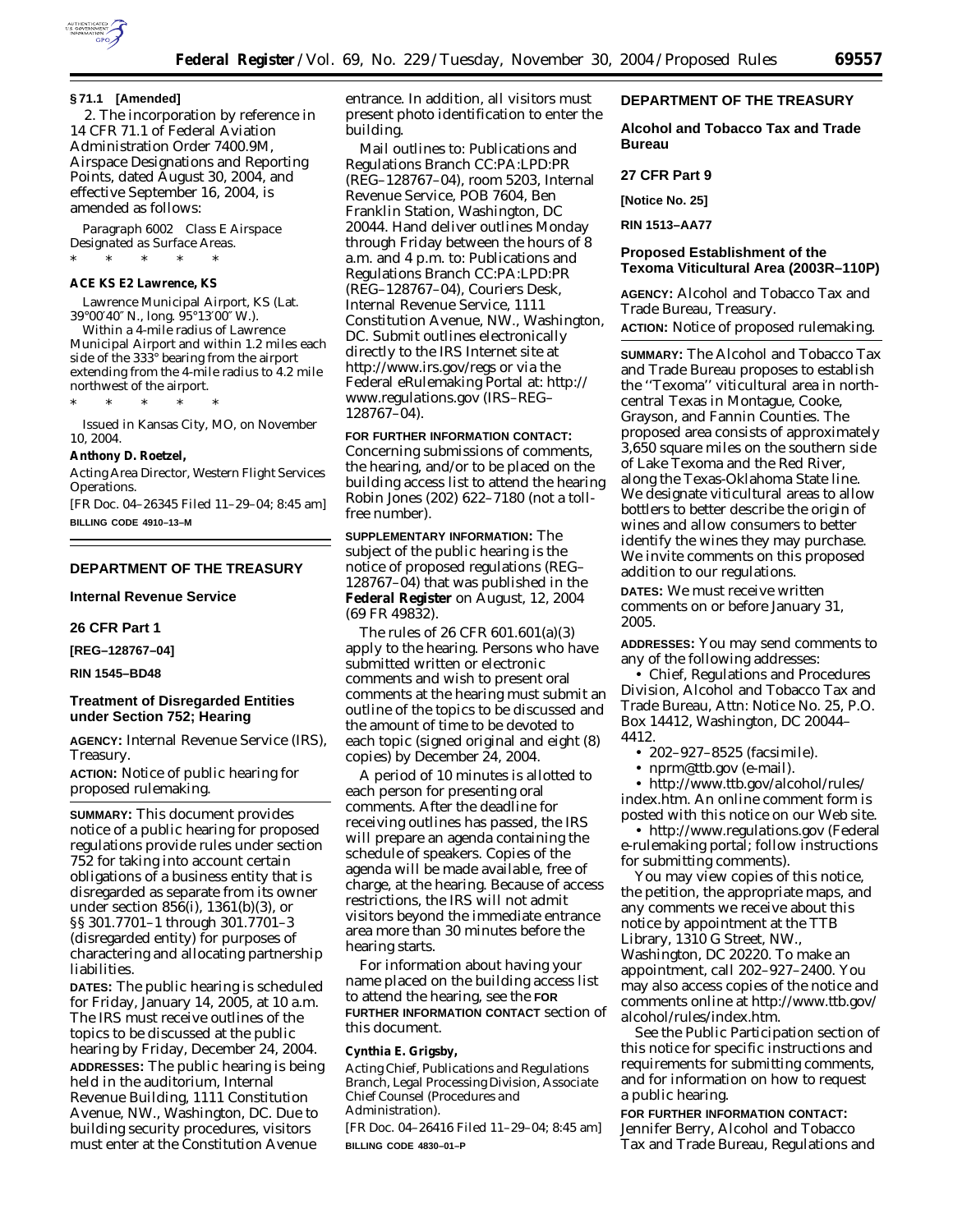Procedures Division, P.O. Box 18152, Roanoke, VA 24014; telephone 540– 344–9333.

# **SUPPLEMENTARY INFORMATION:**

#### **Background on Viticultural Areas**

## *TTB Authority*

Section 105(e) of the Federal Alcohol Administration Act (the FAA Act, 27 U.S.C. 201 *et seq.*) requires that alcohol beverage labels provide the consumer with adequate information regarding a product's identity and prohibits the use of misleading information on such labels. The FAA Act also authorizes the Secretary of the Treasury to issue regulations to carry out its provisions. The Alcohol and Tobacco Tax and Trade Bureau (TTB) administers these regulations.

Part 4 of the TTB regulations (27 CFR part 4) allows the establishment of definitive viticultural areas and the use of their names as appellations of origin on wine labels and in wine advertisements. Part 9 of the TTB regulations (27 CFR part 9) contains the list of approved viticultural areas.

#### *Definition*

Section  $4.25(e)(1)(i)$  of the TTB regulations (27 CFR 4.25(e)(1)(i)) defines a viticultural area for American wine as a delimited grape-growing region distinguishable by geographical features, the boundaries of which have been recognized and defined in part 9 of the regulations. These designations allow vintners and consumers to attribute a given quality, reputation, or other characteristic of a wine made from grapes grown in an area to its geographic origin. The establishment of viticultural areas allows vintners to describe more accurately the origin of their wines to consumers and helps consumers to identify wines they may purchase. Establishment of a viticultural area is neither an approval nor an endorsement by TTB of the wine produced in that area.

## *Requirements*

Section 4.25(e)(2) of the TTB regulations outlines the procedure for proposing an American viticultural area and provides that any interested party may petition TTB to establish a grapegrowing region as a viticultural area. Section 9.3(b) of the TTB regulations requires the petition to include—

• Evidence that the proposed viticultural area is locally and/or nationally known by the name specified in the petition;

• Historical or current evidence that supports setting the boundary of the

proposed viticultural area as the petition specifies;

• Evidence relating to the geographical features, such as climate, soils, elevation, and physical features, that distinguish the proposed viticultural area from surrounding areas;

• A description of the specific boundary of the proposed viticultural area, based on features found on United States Geological Survey (USGS) maps; and

• A copy of the appropriate USGS map(s) with the proposed viticultural area's boundary prominently marked.

# **Texoma Petition**

The Texoma Appellation Committee, Denison, Texas, has petitioned TTB to establish the ''Texoma'' viticultural area in north-central Texas. Located along the Texas-Oklahoma State line on the southern side of Lake Texoma and the Red River, the proposed area covers 3,650 square miles, or about 2.3 million acres, in Montague, Cooke, Grayson, and Fannin Counties. According to the petitioners, the area contains four wineries and a number of small vineyards with approximately 55 acres planted to vines. The petitioners state that both *Vitis vinifera* and native Texas grape varieties thrive in Texoma.

### *Name Evidence*

The name ''Texoma'' originates with Lake Texoma, a large Army Corps of Engineers lake on the Texas-Oklahoma State line. According to the petitioners, people have referred to the proposed area as ''Texoma'' for over 60 years, roughly since the completion of Lake Texoma in 1938.

The petition included numerous examples of the use of the name ''Texoma'' by businesses and governments serving the four-county (Montague, Cooke, Grayson, and Fannin) area. Examples include: the Texoma Regional Health Care system, the Texoma Association of Realtors, the Texoma Council of Governments, the Texoma Women's and Children's Center, Texoma Workforce Commission, Texoma Center for Family Medicine, Texoma Christian Middle School, and the Texoma Council for the Deaf.

The petitioners state that an Internet search for the word ''Texoma'' returned 6,407 pages of references. None refers to a location outside the four-county area.

The petitioners note that several counties in southern Oklahoma are usually included in the Texoma region. However, the petitioners state that Oklahoma State winery fees have prevented the establishment of a successful wine district on the northern side of the State line.

### *Boundary Evidence*

The petitioners state that the proposed Texoma viticultural area's boundaries encompass the sloping pastureland in this portion of the Red River drainage basin. While the Red River and Lake Texoma form the proposed area's northern boundary, the ridge between the Red River drainage basin and the Trinity River drainage basin form its southern boundary. The Montague County line forms most of the western boundary, while the Fannin County line forms most of the eastern boundary.

The petitioners assert that the proposed area's boundaries correspond to those of the Texoma region of Texas. The petitioners further state that Texoma has unique growing conditions—soils, topography, and climate—that are advantageous for grape growing.

As historical evidence for the proposed boundaries, the petitioners cite Texoma's contributions to world viticultural history. Renowned 19thcentury viticulturalist Thomas Volney (T.V.) Munson chose Texoma as the site for his experimental vineyards. An expert on native American grape varieties, he was particularly excited by Texoma's varieties of native grapes, calling the area his ''grape paradise.'' He developed over 300 new grape varieties from the wild grapes growing along the bluffs of the Red River and its tributaries. When phylloxera threatened to destroy French vineyards, Munson shipped thousands of phylloxeraresistant Texas rootstocks to France and had them grafted with European vinifera varieties. In 1888, the French government awarded Munson the French Legion of Honor for his role in saving their wine industry.

Today, the T.V. Munson Memorial Vineyard at Grayson County College in Denison, Texas, carries on Munson's legacy. The vineyard grows 65 of the 300 grape varieties developed by Munson, and the college, unlike most junior colleges in the nation, bestows associate degrees in viticulture.

Because of the importance of native grape species to the viticultural history and identity of the Texoma region, the petitioners based their southern boundary in part on the distribution of wild grapevines through the area. Because wild grapevines generally do not grow on the south-facing slopes beyond the ridge dividing the Red River and Trinity River drainage basins, the petitioners excluded certain southern portions of the four counties from the proposed Texoma area.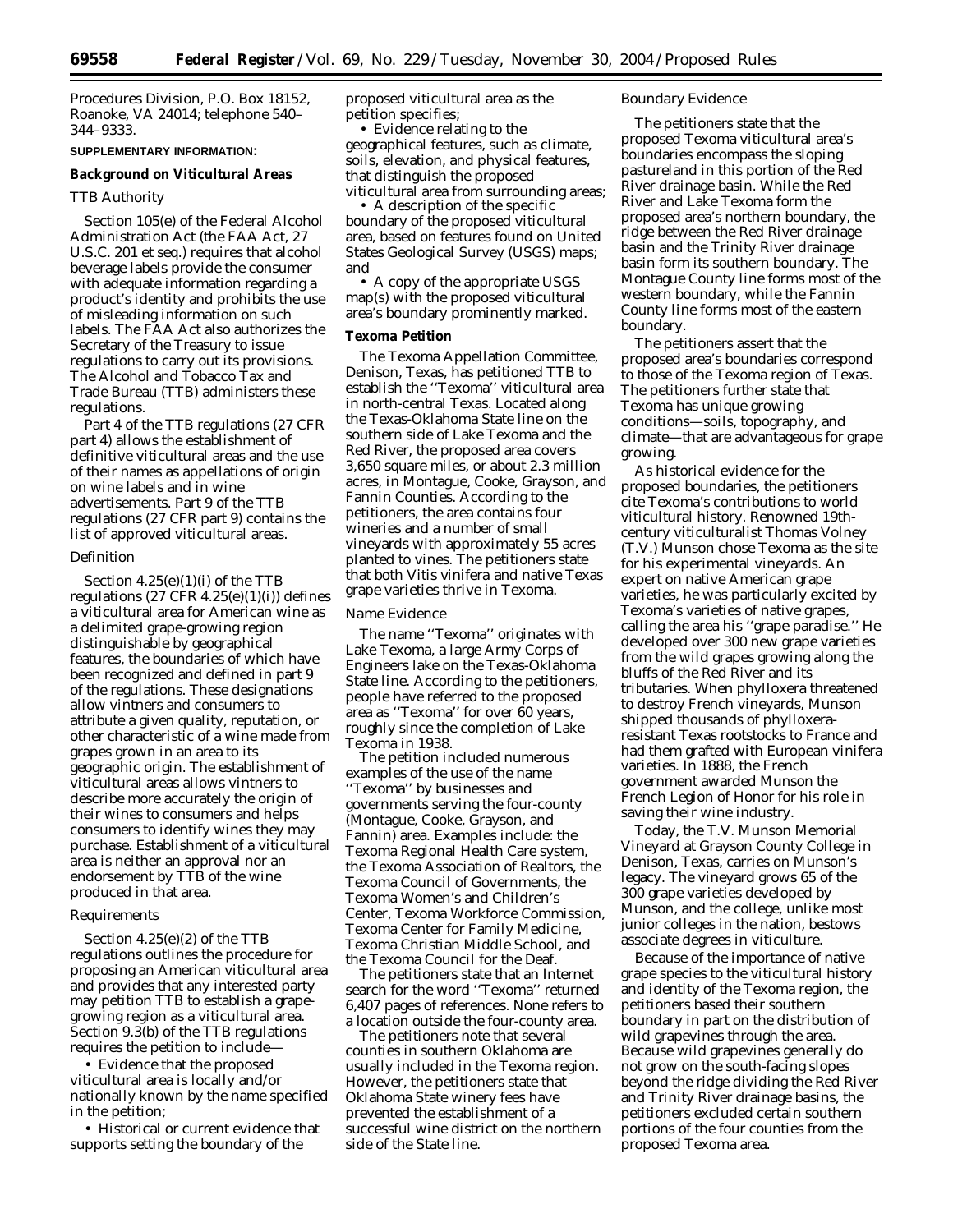### *Growing Conditions*

#### Soils

The petitioners state that Texoma soils differ from the soils in surrounding areas. Texoma contains sandy, loamy soils that provide good drainage for vineyards. Surrounding areas contain black-land soils, which do not provide good drainage for vineyards. The petitioners note that some areas south and southwest of the proposed viticultural area also have sandy, loamy soils, but that these soils lie outside the boundaries of the Texoma area. The petitioners state that, unlike the soils of surrounding areas, Texoma's soils, because of their sandiness, contain practically no phylloxera.

The petitioners submitted a detailed soil report on the Texoma area prepared by a committee of soil scientists: Maurice Jurena and Jerry Rives of the U.S. Department of Agriculture's Natural Resources Conservation Service, Dr. George McEachern of Texas A&M University, and Dr. Charles E. Pehl, a private consultant. The report lists 36 soil series suitable for viticulture in the proposed area. Maps show these soil series throughout the Texoma area. According to the authors, these soils have the characteristics needed for productive vineyards—good internal drainage, adequate soil depth, and good water-holding capacity. Based on available soil surveys of the area, the authors state that approximately onethird of the proposed area, an estimated 690,000 acres (1,078 sq. miles), should be suitable for productive viticulture. The report describes three soils of particular interest:

The Hicota series consists of fine sandy loams that are deep, moderately well drained, slowly permeable, and have good water holding capacity. These soils are found on the high terraces mainly along the Red River. Formed in loamy alluvium, their slopes range from 0 to 3 percent  $* * *$ .

The Freestone series consists of fine sandy loams that are very deep, moderately well drained, slowly permeable, and have good water holding capacity. These soils are found on Pleistocene terraces of remnant terraces on upland positions. Formed in loamy and clayey sediments, their slopes vary from 0 to 5 percent. The soils have aquic soil moisture conditions due to an extremely thin area of episaturation above the clay layer in the spring at a depth of 20 to 40 inches during most years.

The Frioton series consists of silty clay loams that are very deep, well drained, moderately slowly permeable, with good water holding capacity. Formed in loamy and clayey Pleistocene sediments on nearly level flood plains, their slopes range from 0 to 1 percent. They may be flooded for very brief periods during the months of February to July.

As additional soil evidence, the petitioners submitted soil survey maps published by the Natural Resources Conservation Service, U.S. Department of Agriculture, for each of the four counties in the proposed area. These maps consistently describe the various soils of Texoma, including those detailed in the petitioner's soil report, as either ''loamy and sandy'' or ''loamy and clayey.''

### Topography

The petitioners state that much of Texoma's land slopes downward and northward toward the Red River. The elevation ranges from a low of 597 feet above sea level in northeast Fannin County to a high of 1,271 feet on ridges in southeast Montague County. Evening breezes drain the intense heat of the day off Texoma's bluffs and rolling hillsides, cooling the vineyards. Numerous small creeks flow northward to Lake Texoma and the Red River throughout Texoma. Several varieties of wild grapes grow in these creek beds, just as they did in the days of T.V. Munson.

According to the petitioners, Texoma's north-facing slopes (3 percent to 12 percent slope) diminish the power of the summer sun and thus provide excellent vineyard sites. The petitioners state that recent research indicates that, in June, 15-degree north-facing slopes can reduce the sunlight index from 107 to 86. (The sunlight index is a scale measuring the amount of solar radiation received by plants.) This results in significantly less heat stress on the vines. In September, the effect is even greater, with the sunlight index reduced from 122 to 70. The petitioners contrast this with land south of Texoma in the Dallas-Fort Worth area. There the land slopes south, resulting in a much higher sunlight index and greater heat stress on grape vines.

The petitioners note that, in addition to Lake Texoma, the Texoma area has numerous lakes and ponds. These bodies of water provide a large reserve for irrigating the area's vineyards. The petitioners also believe that sunlight reflecting off these bodies of water helps to ripen grapes. They note that a similar effect occurs in New York's Finger Lakes region and in Germany's Mosel and Rhine River valleys. Gentle breezes off Lake Texoma provide advection warming to the surrounding hillsides during cool autumn nights.

#### Climate

According to the petitioners, Texoma's climate is favorable for grape growing, while the climate of surrounding areas is not. Texoma's temperatures for November through

February generally are 5.3 to 6.7 degrees cooler than those in areas to the south and southeast, such as the Dallas-Fort Worth area (which averages 33.6° F) and Greenville, Texas (which averages 34.9° F). Texoma's winter temperatures in the mid- and upper-20s are cold enough to kill the insect that causes Pierce's disease, while causing no damage to vineyards. The petitioners state that vineyards in the Dallas-Fort Worth area have, in contrast, suffered extensive damage from Pierce's disease.

Areas north and west of Texoma, such as Oklahoma and northwestern Texas, have winter temperatures that are 4 to 6 degrees colder than Texoma's. These temperatures increase the risk of damage to vines. Freeze and thaw cycles in these areas can split vine trunks, while the milder winter temperatures of Texoma prevent such damage.

The petitioners assert that Texoma's precipitation is also favorable for grape growing. While its vineyards rely to some extent on irrigation, Texoma receives an annual rainfall of 30 to 40 inches, which is close to sufficient. As one heads west from Texoma, the climate is increasingly drier. Wichita Falls, Texas, for example, receives only 28 inches of rain a year, an amount that cannot sustain vineyards. Few sources of water for irrigation, such as Lake Texoma, exist west of Texoma. Areas east of Texoma receive much heavier rainfall, as much as 51 inches annually in Texarkana. Such heavy rainfall often results in standing water, which can cause root rot and kill vines.

### *Boundary Description*

See the narrative boundary description of the petitioned-for viticultural area in the proposed regulatory text published at the end of this notice.

#### *Maps*

The petitioner provided the required maps, and we list them below in the proposed regulatory text.

#### **Impact on Current Wine Labels**

Part 4 of the TTB regulations prohibits any label reference on a wine that indicates or implies an origin other than the wine's true place of origin. If we establish this proposed viticultural area, its name, ''Texoma,'' will be recognized as a name of viticultural significance. Consequently, wine bottlers using ''Texoma'' in a brand name, including a trademark, or in another label reference as to the origin of the wine, will have to ensure that the product is eligible to use the viticultural area's name as an appellation of origin. The proposed part 9 regulatory text set forth in this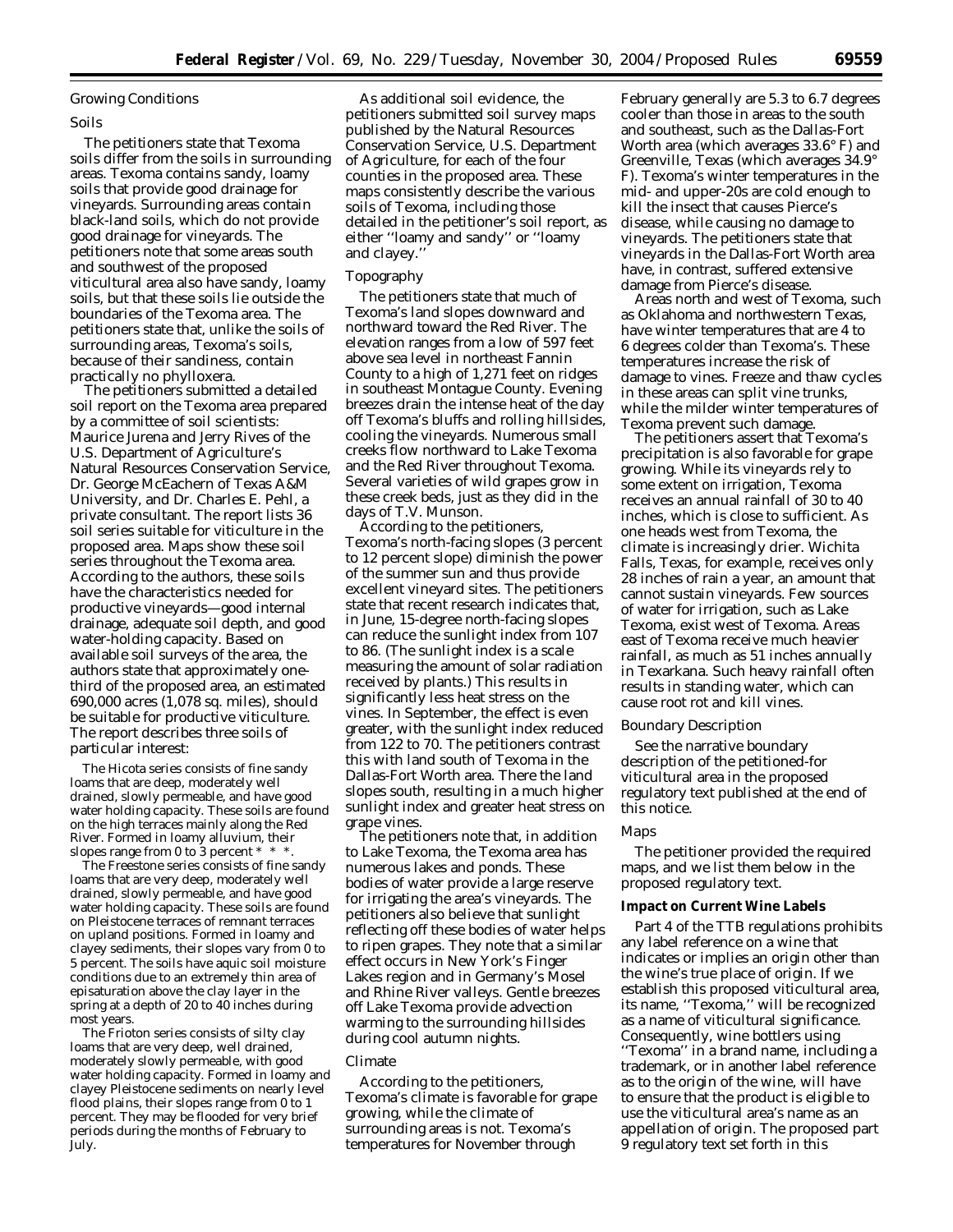document specifies the ''Texoma'' name as a term of viticultural significance for purposes of part 4 of the TTB regulations.

For a wine to be eligible to use as an appellation of origin the name of a viticultural area specified in part 9 of the TTB regulations, at least 85 percent of the grapes used to make the wine must have been grown within the area represented by that name. If the wine is not eligible to use the viticultural area name as an appellation of origin and that name appears in the brand name, then the label is not in compliance and the bottler must change the brand name and obtain approval of a new label. Similarly, if the viticultural area name appears in another reference on the label in a misleading manner, the bottler would have to obtain approval of a new label. Accordingly, if a new label or a previously approved label uses the name ''Texoma'' for a wine that does not meet the 85 percent standard, the new label will not be approved, and the previously approved label will be subject to revocation, upon the effective date of the approval of the Texoma viticultural area.

Different rules apply if a wine has a brand name containing a viticultural area name that was used as a brand name on a label approved before July 7, 1986. See 27 CFR 4.39(i)(2) for details.

## **Public Participation**

### *Comments Invited*

We invite comments from interested members of the public on whether we should establish the proposed viticultural area. We are also interested in receiving comments on the sufficiency and accuracy of the name, climactic, boundary, and other required information submitted in support of the petition. Please provide any available specific information in support of your comments. In addition, TTB is interested in comments concerning the exclusion of those counties in Oklahoma that are considered to be within the Texoma region from the petitioned viticultural area. This includes information on any wine grape growing in those Oklahoma counties.

Because of the potential impact of the establishment of the proposed Texoma viticultural area on brand labels that include the words ''Texoma'' as discussed above under Impact on Current Wine Labels, we are particularly interested in comments regarding whether there will be a conflict between the proposed area name and currently used brand names. If a commenter believes that a conflict will arise, the comment should describe the nature of

that conflict, including any negative economic impact that approval of the proposed viticultural area will have on an existing viticultural enterprise. We are also interested in receiving suggestions for ways to avoid any conflicts, for example by adopting a modified or different name for the viticultural area.

#### *Confidentiality*

All comments and submitted materials are part of the public record and subject to disclosure. Do not enclose any material in your comments that you consider confidential or inappropriate for public disclosure.

### **Submitting Comments**

Please submit your comments by the closing date shown above in this notice. All comments must include this notice number and your name and mailing address. Your comments must be legible and written in language acceptable for public disclosure. We do not acknowledge receipt of comments, and we regard all comments as originals.

You may submit comments in any of five ways:

• *Mail:* You may send written comments to TTB at the address listed in the **ADDRESSES** section.

• *Facsimile:* You may submit comments by facsimile transmission to 202–927–8525. Faxed comments must—

(1) Be on 8.5- by 11-inch paper; (2) Contain a legible, written signature; and

(3) Be no more than five pages long. This limitation assures electronic access to our equipment. We will not accept faxed comments that exceed five pages.

• *E-mail:* You may e-mail comments to *nprm@ttb.gov*. Comments transmitted by electronic mail must—

(1) Contain your e-mail address; (2) Reference this notice number on the subject line; and

(3) Be legible when printed on 8.5- by 11-inch paper.

• *Online form:* We provide a comment form with the online copy of this notice on our Web site at *http:// www.ttb.gov/alcohol/rules/index.htm*. Select the ''Send comments via e-mail'' link under this notice number.

• *Federal e-Rulemaking Portal:* To submit comments to us via the Federal e-rulemaking portal, visit *http:// www.regulations.gov* and follow the instructions for submitting comments.

You may also write to the Administrator before the comment closing date to ask for a public hearing. The Administrator reserves the right to determine, in light of all circumstances, whether to hold a public hearing.

## *Public Disclosure*

You may view copies of this notice, the petition, the appropriate maps, and any comments we receive by appointment at the TTB Library at 1310 G Street, NW., Washington, DC 20220. You may also obtain copies at 20 cents per 8.5 x 11-inch page. Contact our librarian at the above address or telephone 202–927–2400 to schedule an appointment or to request copies of comments.

For your convenience, we will post this notice and any comments we receive on the TTB Web site. We may omit voluminous attachments or material that we consider unsuitable for posting. In all cases, the full comment will be available in the TTB Library. To access the online copy of this notice, visit *http://www.ttb.gov/alcohol/rules/ index.htm*. Select the ''View Comments'' link under this notice number to view the posted comments.

# **Regulatory Flexibility Act**

We certify that this proposed regulation, if adopted, would not have a significant economic impact on a substantial number of small entities. The proposed regulation imposes no new reporting, recordkeeping, or other administrative requirement. Any benefit derived from the use of a viticultural area name would be the result of a proprietor's efforts and consumer acceptance of wines from that area. Therefore, no regulatory flexibility analysis is required.

### **Executive Order 12866**

This proposed rule is not a significant regulatory action as defined by Executive Order 12866, 58 FR 51735. Therefore, it requires no regulatory assessment.

#### **Drafting Information**

Jennifer Berry of the Regulations and Procedures Division drafted this notice.

## **List of Subjects in 27 CFR Part 9**

Wine.

# **Proposed Regulatory Amendment**

For the reasons discussed in the preamble, we propose to amend 27 CFR, chapter I, part 9, Code of Federal Regulations, as follows:

# **PART 9—AMERICAN VITICULTURAL AREAS**

1. The authority citation for part 9 continues to read as follows:

**Authority:** 27 U.S.C. 205.

2. Amend subpart C by adding § 9. to read as follows: